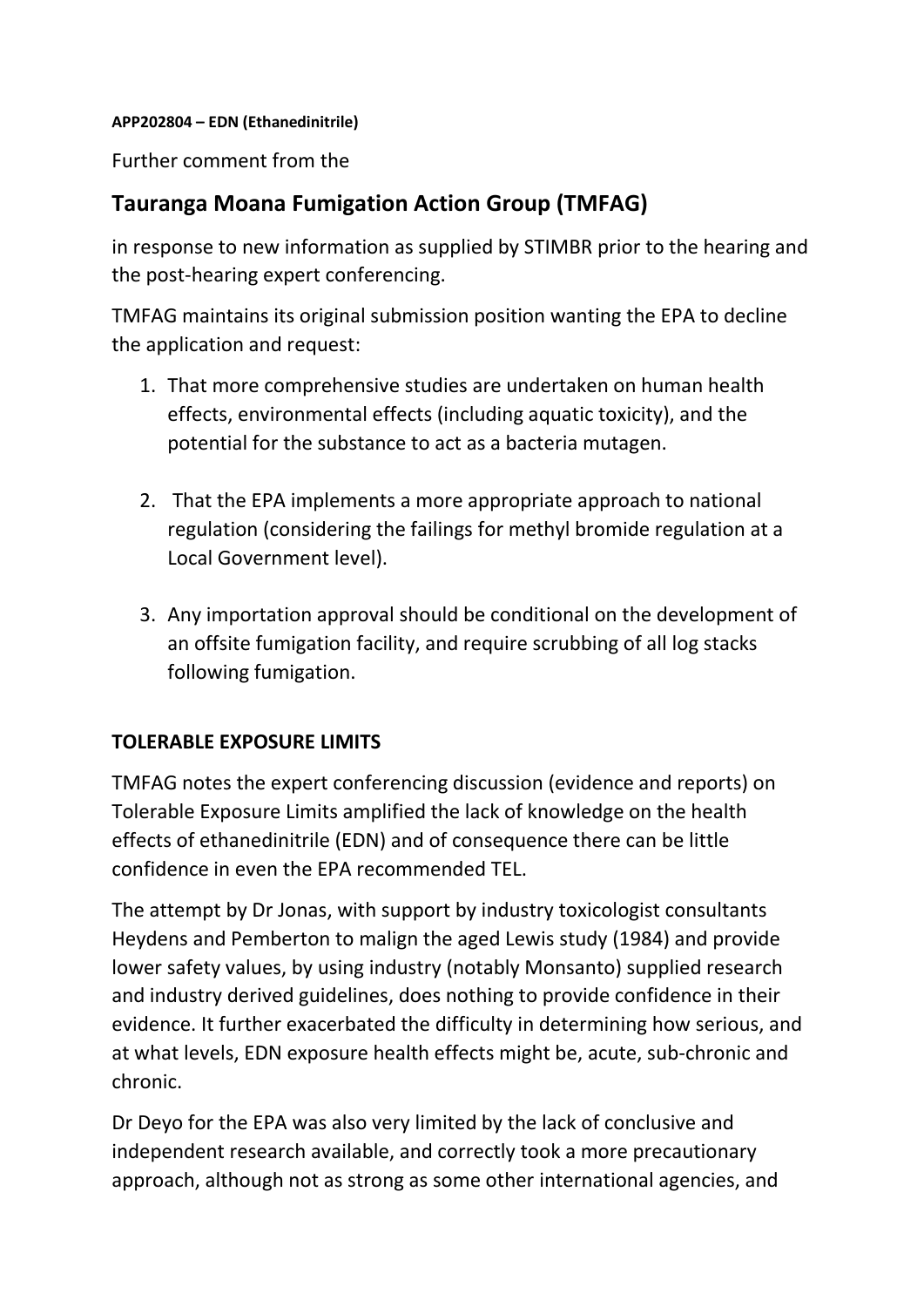still without enough evidence to support confidence in his final recommendations.

TMFAG does not believe that the EPA has enough information to determine safety levels for chronic exposure to EDN, and that **the EPA should decline the application.**

The EPA EDN Staff Report (14.9) acknowledged uncertainty regarding the risks of EDN to human health, yet considered the benefits of the substance outweigh the risks of the substance to the environment if used in accordance with the appropriate controls and requirements.

TMFAG is aware that guidelines for risk assessment are antiquated and has concerns about the matrix that the EPA staff may have used in determining benefit over risks, especially when the risks are known to be at least serious. Economic benefit is not meant to override human safety, and there may be legal implications, considering the purpose of the Hazardous Substances and New Organisms Act (HSNO) and the statutory functions of the EPA.

If the EPA DMC is of a mind to accept the Staff Report suggesting controls and requirements may mitigate risk, TMFAG wishes to remind everyone involved of the continued non-compliance for decades, to this day, by fumigators in New Zealand, and that deaths and illness have been attributed to other similarly hazardous fumigants.

**TMFAG requests, that in the event of approval** of Draslovka's application for importation, manufacture and use **of EDN, that exposure limits are set** significantly higher than currently suggested, and for genuine precaution, **at a level that necessitates the use of scrubbing/recapture.**

### **AIR CONCENTRATION DISPERSION MODELLING**

TMFAG was unable to provide an expert for the conferencing due to cost, and as lay expertise was not deemed acceptable could not participate.

TMFAG notes the expert conferencing discussion and reports on air concentration dispersion modelling again show the limits of information the EPA has to draw on to make an informed decision, unless **declining the application, or ensuring recapture/scrubbing of EDN fumigant from purposebuilt fumigation facilities**.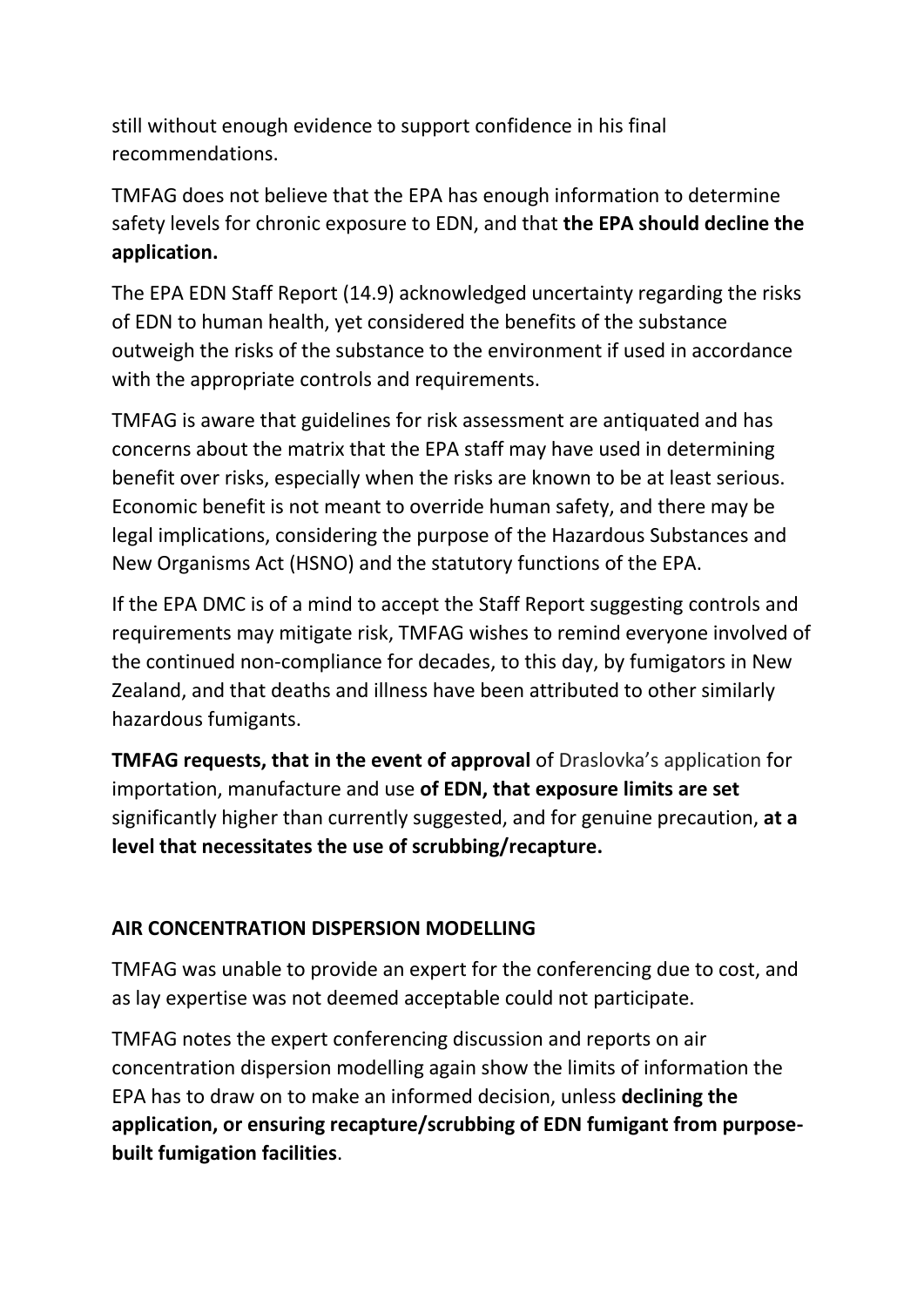Air modelling for discharge of fumigants is fundamentally flawed due to the dynamic nature of the wharf topography and meteorological conditions.

The experts accepted by the EPA for conferencing, Dr Bruce Graham and Mr Dennis Hlinka, in their Joint Witness Statement corroborate TMFAG's view about uncertainties with dispersion modelling on several points, e.g.

## (TMFAG highlighting)

# *"…It is not possible to accurately quantify the uncertainties involved in most assessments.*

*The non-uniform and short-term nature of the releases from log fumigations will introduce additional uncertainties in the modelling results. This will only be of limited concern when considering 1-hour and 24-hour averages because of the 'smoothing' effect of the time-averaging. It would be more of a concern if the modelling was to be used for assessing potential exposures over periods of say 15 minutes.* 

#### *Agreement/Disagreement:*

## *Dr Graham and Mr Hlinka agree that there will be uncertainties in the modelling results which cannot be quantified. …"*

TMFAG believes that this fundamental flaw and the uncertainty expressed about log pile heights, volumes, and use of averaging in the experts statement, shows a lack of precaution by the experts. A precautionary model should be using worst possible loadings, heights, volumes etc., not relying on some inbuilt conservatism in a model that is agreed to have unquantified uncertainties. Modelling is highly limited in protection of workers and community, with the inherent uncertainties showing the need for recapture/scrubbing of fumigant discharges.

In response to the 'expert witnesses' question:

*Are the EDN releases during the fumigation phase likely to cause any significant adverse effects?*

### they conclude;

*Both experts agree that the EDN releases during the fumigation phase are unlikely to make any significant contribution to the potential adverse effects from the overall fumigation operation.*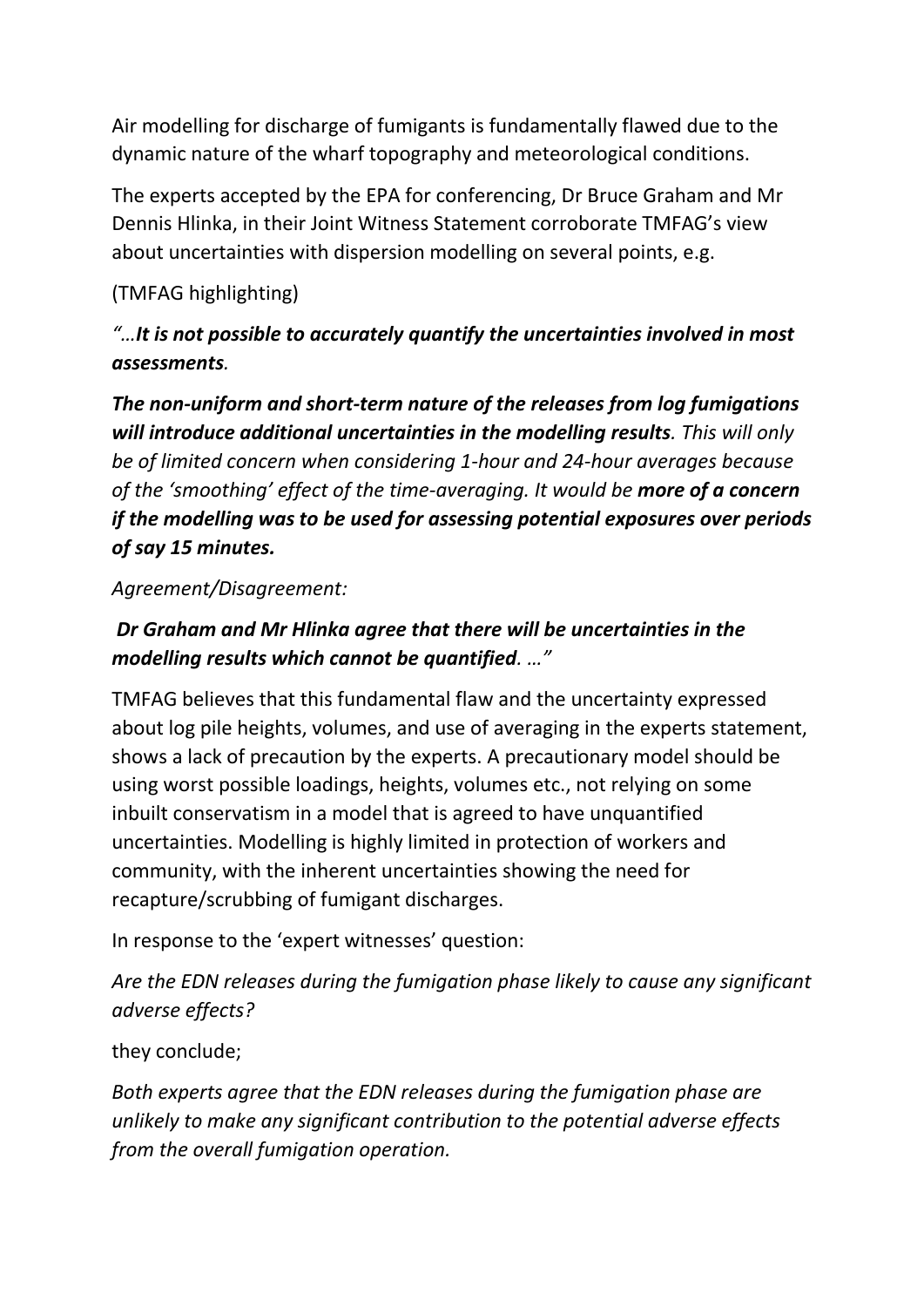TMFAG has previously pointed out the unintended and relatively instantaneous release of log stack fumigations by tarpaulin tearing or other misadventure. It appears that the expert witnesses overlooked the very real risk to bystanders and community from these inadvertent but well documented events which appear to occur at every log fumigation facility every year. Note methyl bromide annual reports to the EPA.

**TMFAG requests that instantaneous and short time, e.g. 10 minute, exposure limits be set should approval be granted, to ensure compliance be met using properly designed fumigation facilities**.

#### **NEW INFORMATION PRIOR TO HEARING**

Stakeholders in Methyl Bromide Reduction Inc (STIMBR) provided new information relating to odour following experimental EDN fumigation of Pinus radiata logs.

The conclusion of their new information showed that the cause and components of the odour were not determined. The conclusion was speculative, and rather than be precautionary STIMBR suggests a cost-benefit argument to avoid resolving the technical issues that might allow determination.

STIMBRs Conclusion:

### (TMFAG highlighting)

*The identification of compound(s) which contribute towards the odour of P. radiata logs fumigated with EDN is technically difficult to determine (as analytical techniques do not currently exist) and at low concentrations is subjective (as it is dependent on the sensitivity of olfactory receptors). Given that EDN and HCN have a distinctive almond smell, it is highly unlikely that these compounds are involved in the reported odour of logs post fumigation. Taking into consideration the toxicity of EDN and HCN and all the other likely compounds and variables (including wood composition, moisture, temperature etc.), it is extremely unlikely that the odor is harmful. The cost of pursuing possibly elusive fractions within the volatile finger print would need to be considered against the derived benefits.*

TMFAG and the other NGO submitter have long observed STIMBR's reliance on cost benefit arguments to avoid industry responsibility in ensuring safety for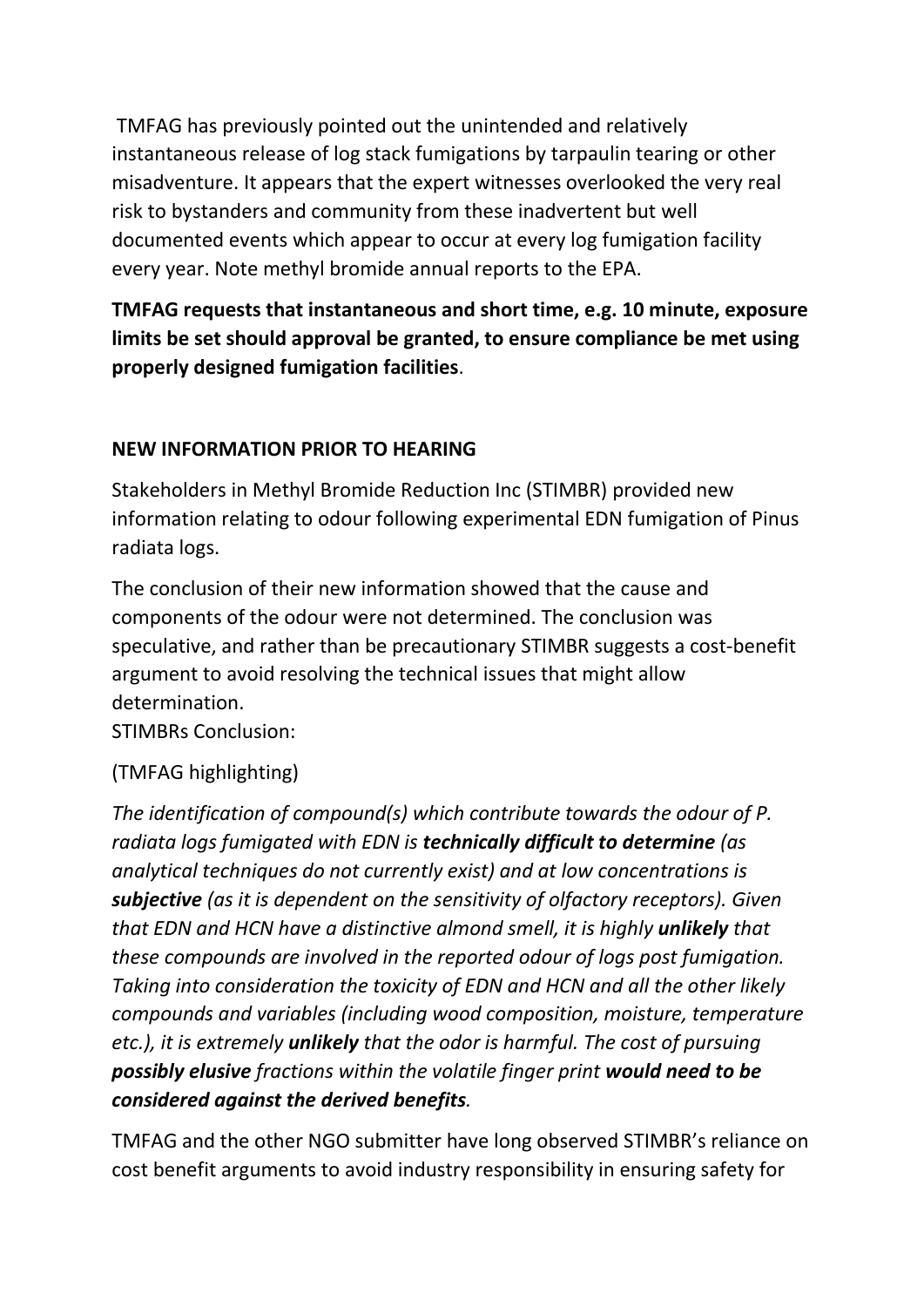workers, community and environment which would be very possible by using available recapture technology. The very existence of STIMBR is predicated on such avoidance by log exporters.

TMFAG is a community group concerned about the activities of log fumigators and follows a line up of community and NGO groups concerned with the risks of toxic fumigation, in particular methyl bromide, beginning with the deaths of at least six Nelson port workers from motor neurone disease. All had been exposed to methyl bromide fumigation discharges although the cause of their illness and subsequent deaths was not proven.

All those involved with subsequent hearings, applications and assessments acknowledge the toxicity of the fumigants, whether it be methyl bromide, phosphine, or now EDN, however economics and cost benefit matrices are used to support industry profits over worker, community and environmental health. TMFAG want that changed, with decisions to support safety first.

## **STAFF REPORT**

The Staff Report's Overall evaluation and recommendation concluded with uncertainty and noting the insufficient information available to set appropriate requirements and controls to mitigate the risks of EDN:

### (TMFAG highlighting)

*14.9 It is considered that the benefits of the substance outweigh the risks of the substance to the environment, if used in accordance with the appropriate controls and requirements. However some uncertainty remains regarding the risks of the substance to human health.*

*14.10 There is uncertainty regarding whether WorkSafe would require scrubbing to occur at the end of a fumigation, how this might affect the risks of using EDN, and thus the controls and requirements that would be applied to manage the residual risks.* 

*14.11 At present there is insufficient information to be assured that WorkSafe and the EPA will be able to set the most appropriate requirements and controls to mitigate the risks of EDN. Therefore, it is recommended that additional information is sought from the applicant and any other appropriate parties, so that sufficient information is available to support the setting of appropriate controls and requirements.*